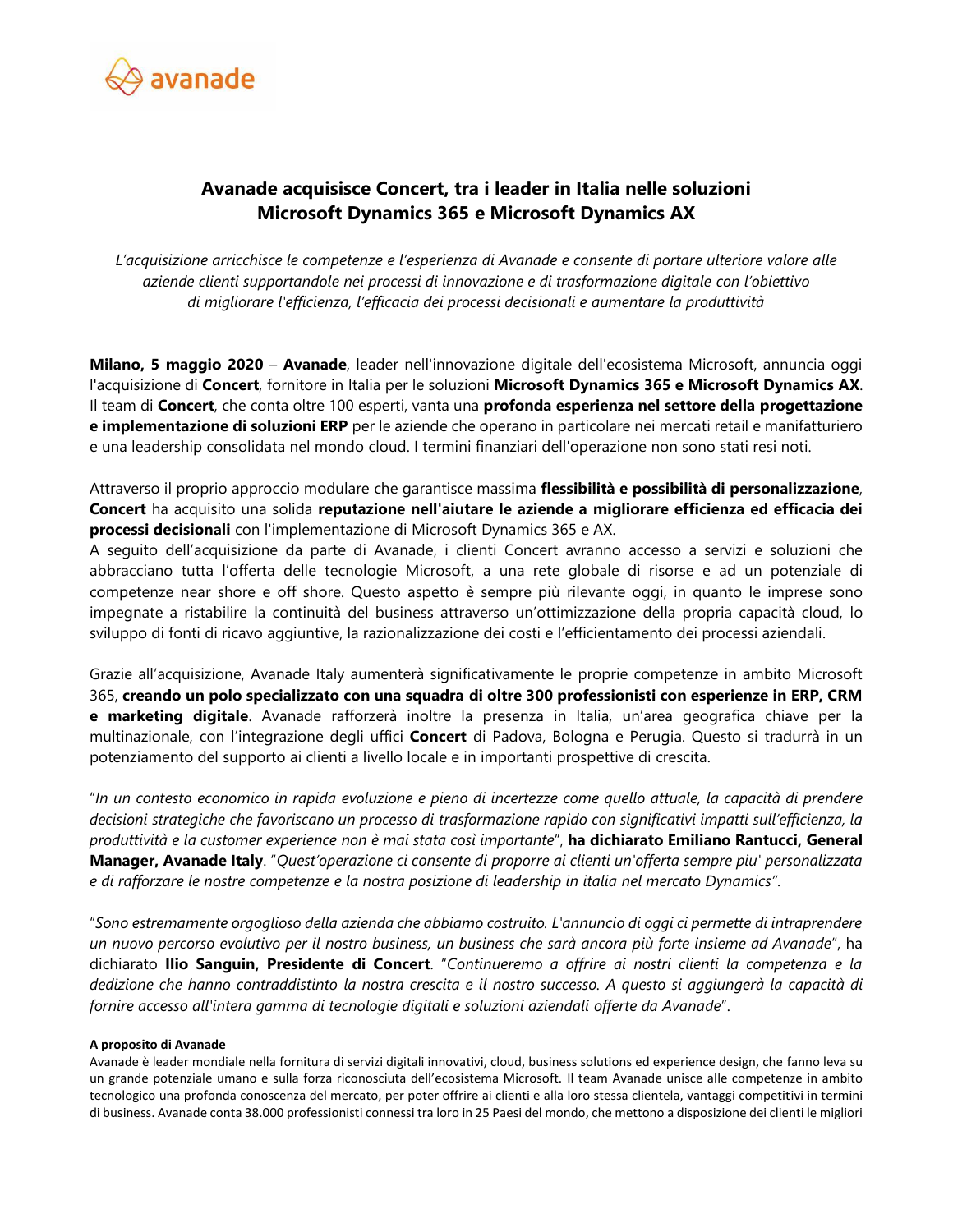

soluzioni attraverso una cultura aziendale partecipativa che rispetta la diversità e la società nella quale operiamo. Avanade, di cui Accenture è l'azionista di maggioranza, è stata fondata nell'anno 2000 da Accenture LLP e Microsoft Corporation. Per maggiori informazioni[: www.avanade.it.](http://www.avanade.it/)

## **Forward-Looking Statements**

Except for the historical information and discussions contained herein, statements in this news release may constitute forward-looking statements within the meaning of the Private Securities Litigation Reform Act of 1995. Words such as "may," "will," "should," "likely," "anticipates," "expects," "intends," "plans," "projects," "believes," "estimates," "positioned," "outlook" and similar expressions are used to identify these forward-looking statements. These statements involve a number of risks, uncertainties and other factors that could cause actual results to differ materially from those expressed or implied. For a discussion of risks and actions taken in response to the coronavirus (COVID-19) pandemic, see "Our results of operations have been adversely affected and could in the future be materially adversely impacted by the coronavirus pandemic (COVID-19)" under Item 1A, "Risk Factors" in Accenture plc's Quarterly Report on Form 10-Q for the quarterly period ended February 29, 2020. Many of the following risks, uncertainties and other factors identified below are, and will be, amplified by the coronavirus pandemic (COVID-19). These risks include, without limitation, risks that: the transaction might not achieve the anticipated benefits for Accenture; Accenture's results of operations have been adversely affected and could in the future be materially adversely impacted by the coronavirus pandemic (COVID-19); Accenture's results of operations could be adversely affected by volatile, negative or uncertain economic and political conditions and the effects of these conditions on the company's clients' businesses and levels of business activity; Accenture's business depends on generating and maintaining ongoing, profitable client demand for the company's services and solutions including through the adaptation and expansion of its services and solutions in response to ongoing changes in technology and offerings, and a significant reduction in such demand or an inability to respond to the evolving technological environment could materially affect the company's results of operations; if Accenture is unable to keep its supply of skills and resources in balance with client demand around the world and attract and retain professionals with strong leadership skills, the company's business, the utilization rate of the company's professionals and the company's results of operations may be materially adversely affected; Accenture could face legal, reputational and financial risks if the company fails to protect client and/or company data from security breaches or cyberattacks; the markets in which Accenture operates are highly competitive, and Accenture might not be able to compete effectively; changes in Accenture's level of taxes, as well as audits, investigations and tax proceedings, or changes in tax laws or in their interpretation or enforcement, could have a material adverse effect on the company's effective tax rate, results of operations, cash flows and financial condition; Accenture's profitability could materially suffer if the company is unable to obtain favorable pricing for its services and solutions, if the company is unable to remain competitive, if its cost-management strategies are unsuccessful or if it experiences delivery inefficiencies; Accenture's results of operations could be materially adversely affected by fluctuations in foreign currency exchange rates; as a result of Accenture's geographically diverse operations and its growth strategy to continue to expand in its key markets around the world, the company is more susceptible to certain risks; Accenture's business could be materially adversely affected if the company incurs legal liability; Accenture's work with government clients exposes the company to additional risks inherent in the government contracting environment; if Accenture is unable to manage the organizational challenges associated with its size, the company might be unable to achieve its business objectives; Accenture's ability to attract and retain business and employees may depend on its reputation in the marketplace; if Accenture does not successfully manage and develop its relationships with key alliance partners or fails to anticipate and establish new alliances in new technologies, the company's results of operations could be adversely affected; Accenture might not be successful at acquiring, investing in or integrating businesses, entering into joint ventures or divesting businesses; if Accenture is unable to protect or enforce its intellectual property rights or if Accenture's services or solutions infringe upon the intellectual property rights of others or the company loses its ability to utilize the intellectual property of others, its business could be adversely affected; Accenture's results of operations and share price could be adversely affected if it is unable to maintain effective internal controls; changes to accounting standards or in the estimates and assumptions Accenture makes in connection with the preparation of its consolidated financial statements could adversely affect its financial results; many of Accenture's contracts include fees subject to the attainment of targets or specific service levels, which could increase the variability of the company's revenues and impact its margins; Accenture might be unable to access additional capital on favorable terms or at